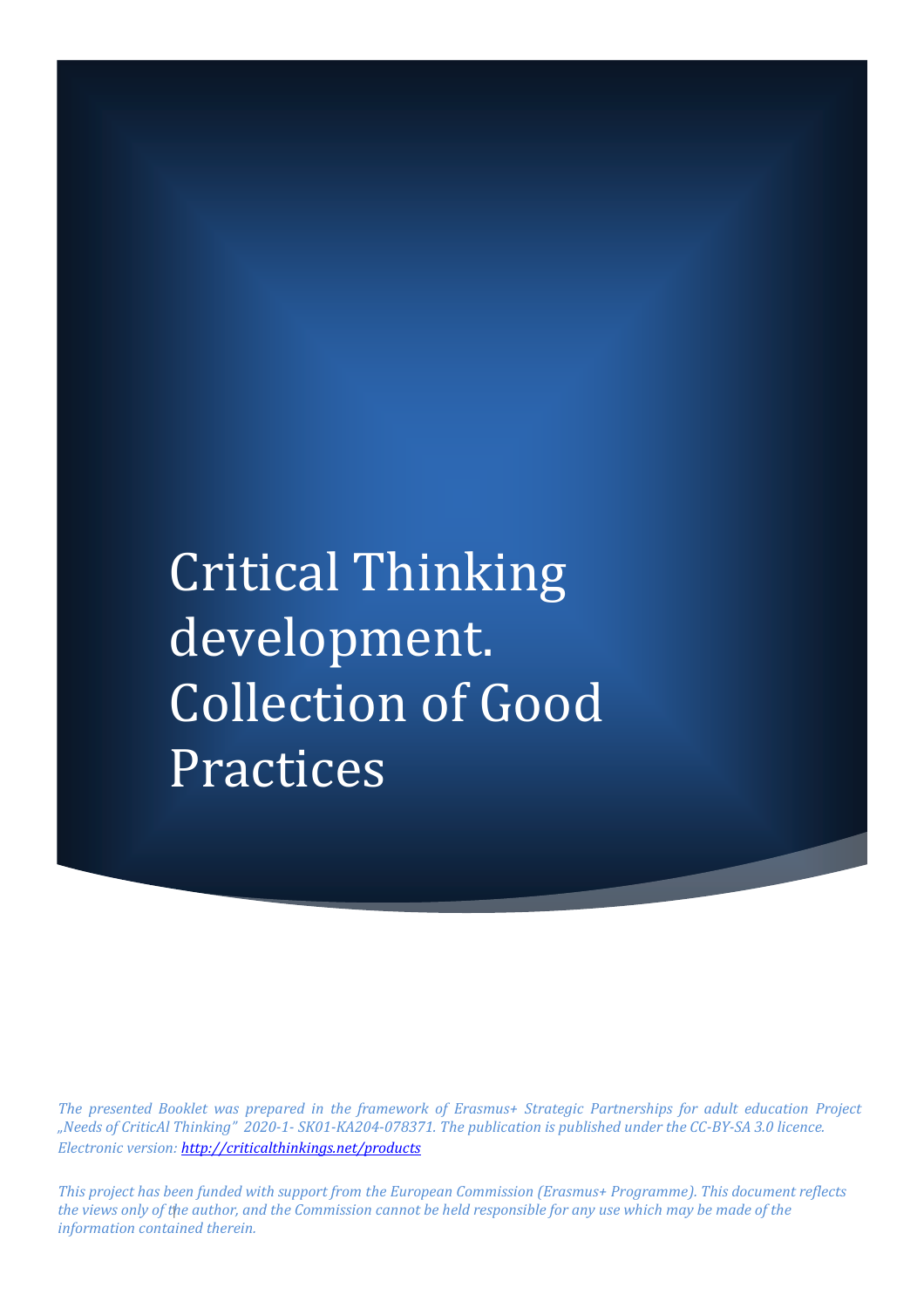



*The partners of the project Needs of CriticAl Thinking (CAT) collected the good practices from their organizations or countries for the development of critical thinking in adult learners. The reader will find inspirations or ready-made scenarios to promote the ability of critical thinking of adults and develop their skills and competences during training events, courses and workshops.*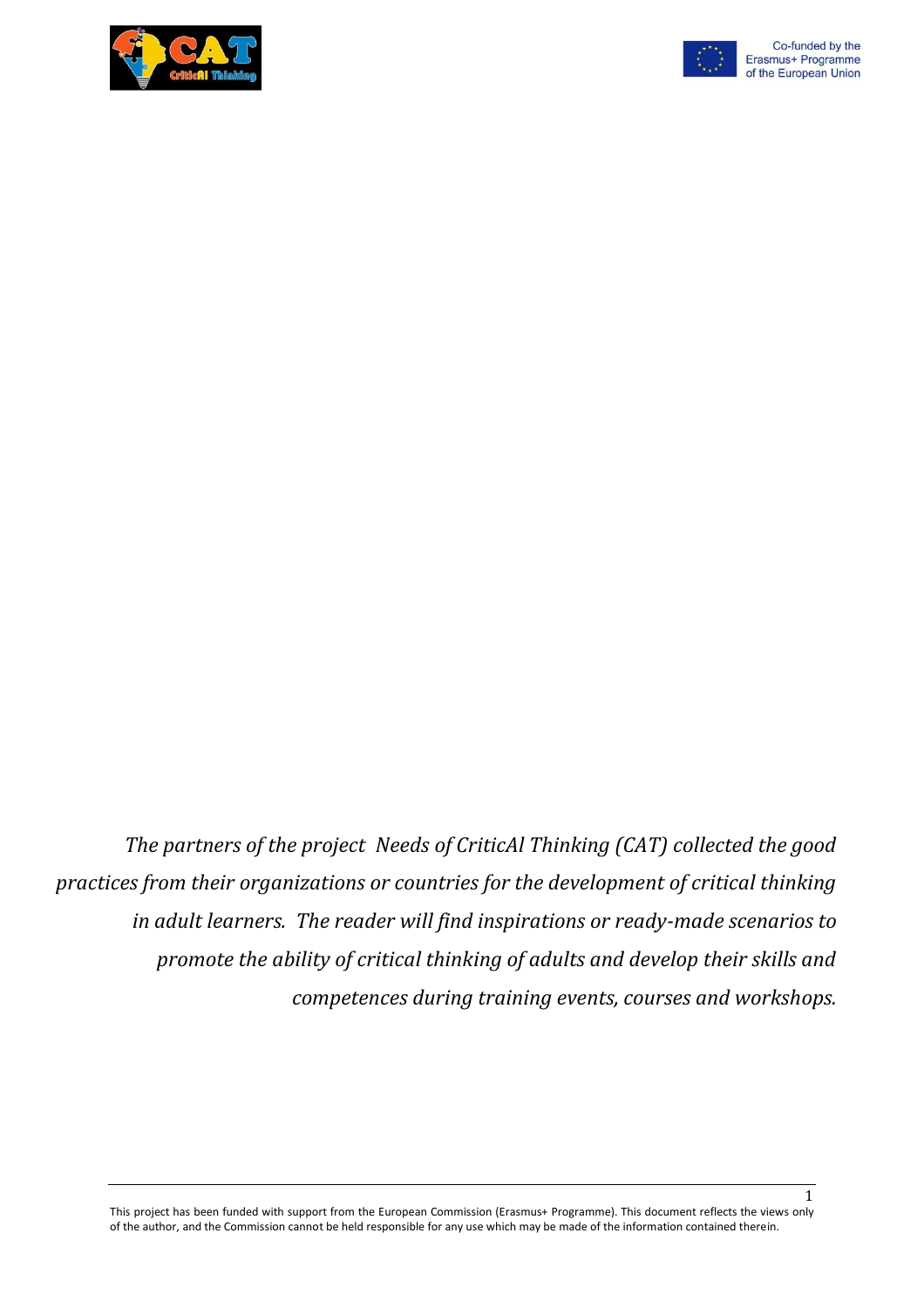



Edited and designed by **Právě teď! o.p.s.,** Czech Republic & **Fundacja Pro Scientia Publica**, Poland

Partner organisations who contributed:

- **Univerzita Sv. Cyrila a Metoda v Trnavě**, Slovakia
- **ASSOCIAZIONE CULTURALE EDUVITA E.T.S.,** Italy
- **NAZILLI HAYAT BOYU OGRENME DERNEGI** ,Turkey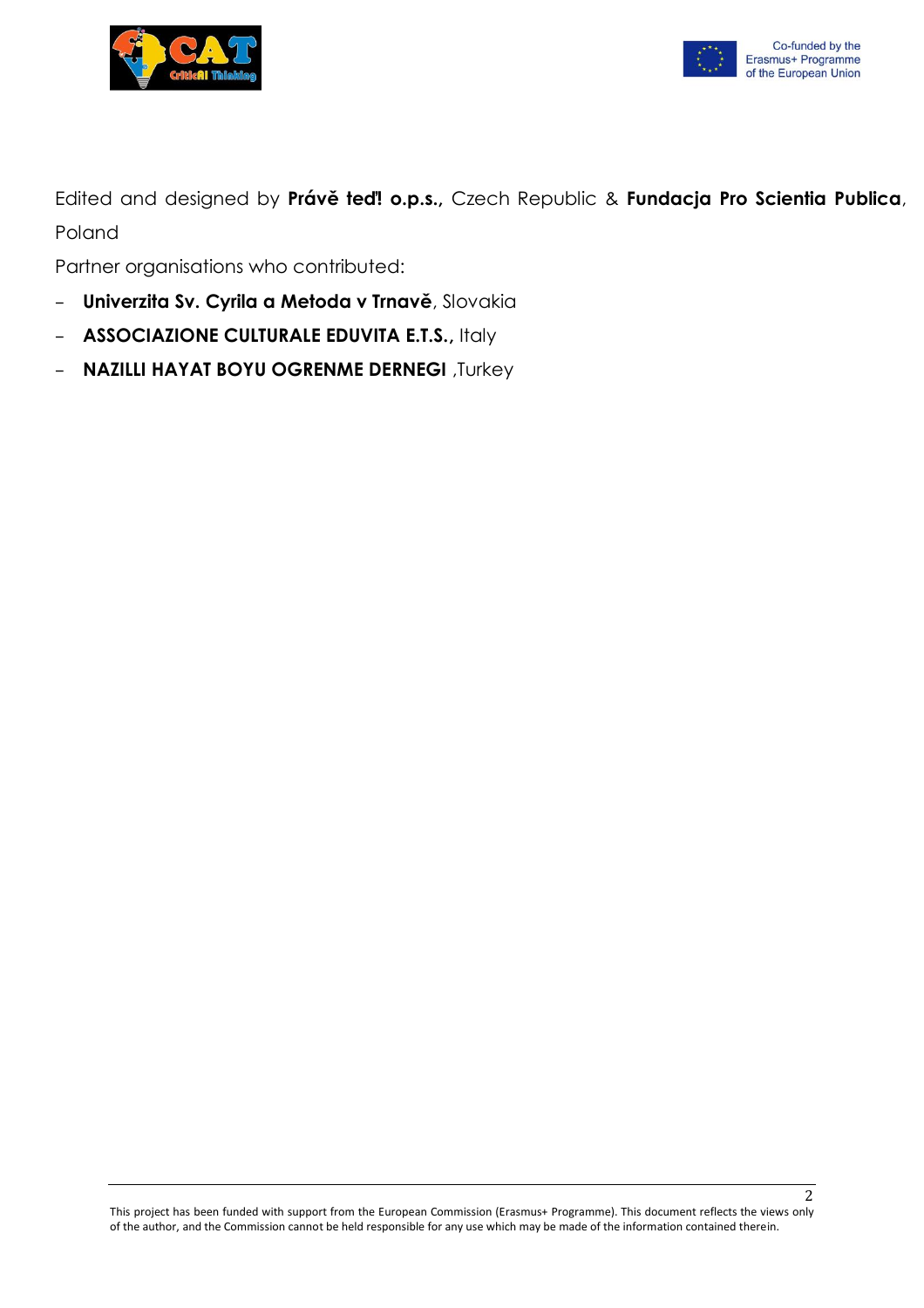



| <b>Country /organization</b> |                              |                                                   | Italy, EduVita                                                        |
|------------------------------|------------------------------|---------------------------------------------------|-----------------------------------------------------------------------|
|                              |                              |                                                   |                                                                       |
| 1.                           |                              | <b>Title: Digital Dangers</b>                     |                                                                       |
| 2.                           |                              | <b>Type of the practice:</b> workshop             |                                                                       |
| 3.                           |                              | Objectives of the training event/course/workshop: |                                                                       |
|                              |                              |                                                   | To help learners develop knowledge and understanding of:              |
|                              | $\blacksquare$               | Different types of fake news                      |                                                                       |
|                              |                              |                                                   | The dangers of fake news and disinformation, and how they can         |
|                              |                              | be used                                           |                                                                       |
|                              |                              | as a form of cyber warfare                        |                                                                       |
|                              |                              | The ways in which internet users can be targeted  |                                                                       |
|                              |                              |                                                   | Different types of individual or personal online dangers              |
|                              | $\overline{\phantom{a}}$     |                                                   | How vulnerable groups can be affected by online dangers               |
|                              | $\qquad \qquad \blacksquare$ |                                                   | Societal online dangers (e.g. fake news on social media which         |
|                              |                              | can influence                                     |                                                                       |
|                              |                              | democratic processes)                             |                                                                       |
|                              |                              |                                                   | How to take responsible action against these dangers                  |
|                              |                              |                                                   | How to deal with these issues and appraise information critically     |
| 4.                           |                              | <b>Description of the practice:</b>               |                                                                       |
|                              | $\mathbf{o}$                 | What they do? How they do it? For whom?           |                                                                       |
|                              | $\bullet$                    | Why they did it? (needs)                          |                                                                       |
|                              |                              |                                                   |                                                                       |
|                              |                              |                                                   | 1. Introduction, icebreaker: Presentation and discussion. Icebreaker: |
|                              |                              |                                                   | how are you feeling today? Using Dixit cards / selection of random    |
|                              |                              | images.                                           |                                                                       |
|                              |                              |                                                   | 2. Reason for attending course. Experience in the sector. Something   |
|                              |                              |                                                   | they have learnt so far in this training course. Ask group to share   |
|                              |                              |                                                   | their reason for attending course and their experiences in the        |
|                              |                              | project topics.                                   |                                                                       |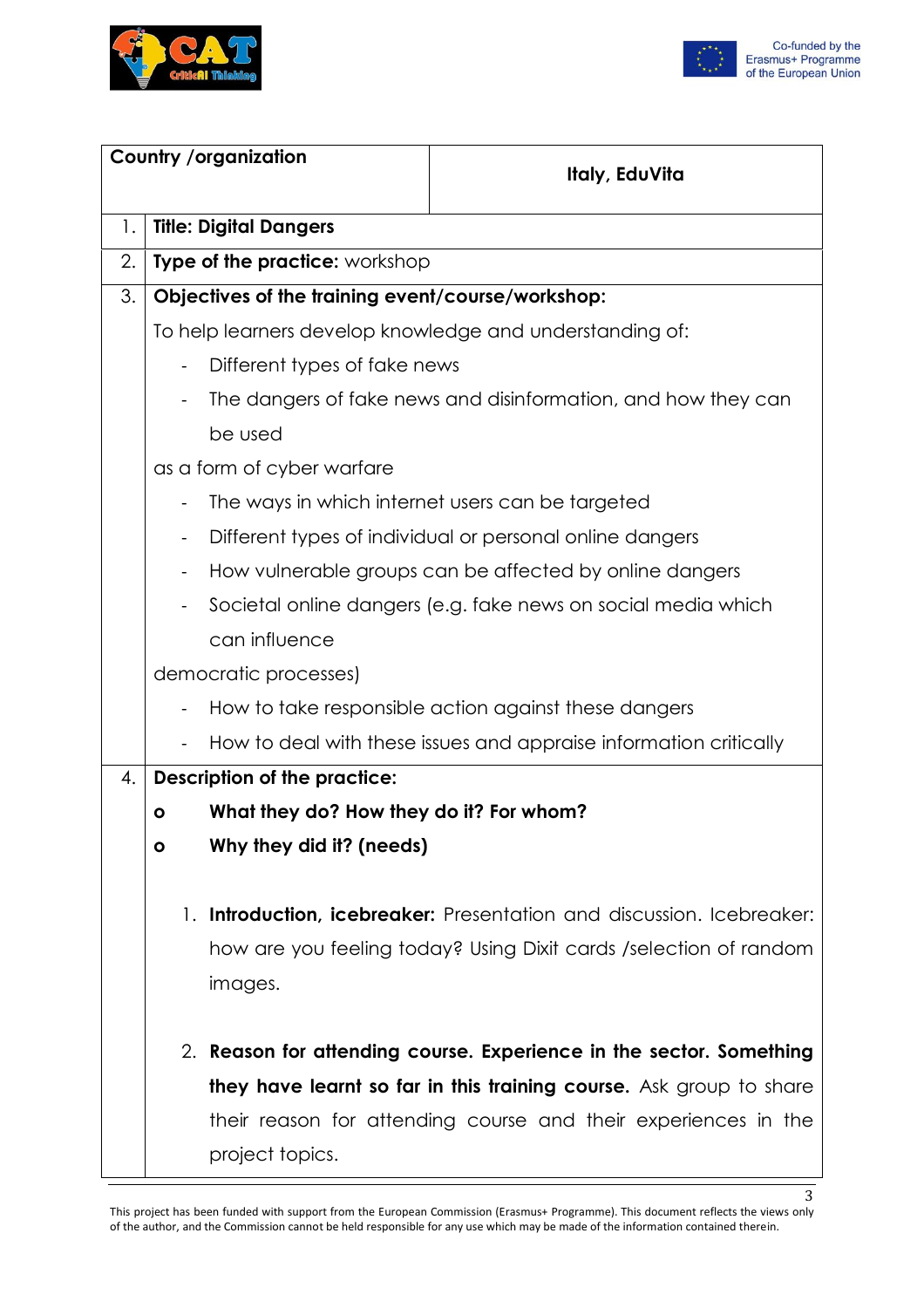



### **3. Topic 1: Fake news**

Understanding Fake News:

- **Accusation**
- Satire or parody
- Advertising and propaganda
- Photo manipulation
- News Fabrication
- For financial gain
- Disinformation and misinformation
- Correlation between of facticity, intention, types of fake
- News & implications.

# **4. Topic 2: The impact on the individual and society**

- Looking at Covid misinformation
- Role play activity: *Imagine you are at the dinner table with your family. Select one or two people to be pro-conspiracy theories/misinformation. Try to have a family dinner conversation about your different points of view. You can make this as dramatic as you want, it does not need to be resolved quickly and easily, and may not be resolved at all. The idea is to get a feeling of the different emotions, how people can become defensive, how you might try to explain your point of view, how to approach an argument. To make it fun you can include other aspects, such as the food you're eating, other people arriving at the dinner table, family dramas, etc.*

# **5. Topic 3: Online dangers**

Mix and match activity

*On separate pieces of paper, write down the different online dangers (Sexting, Online grooming, Cyber bullying, Sextortion, Cyberstalking,*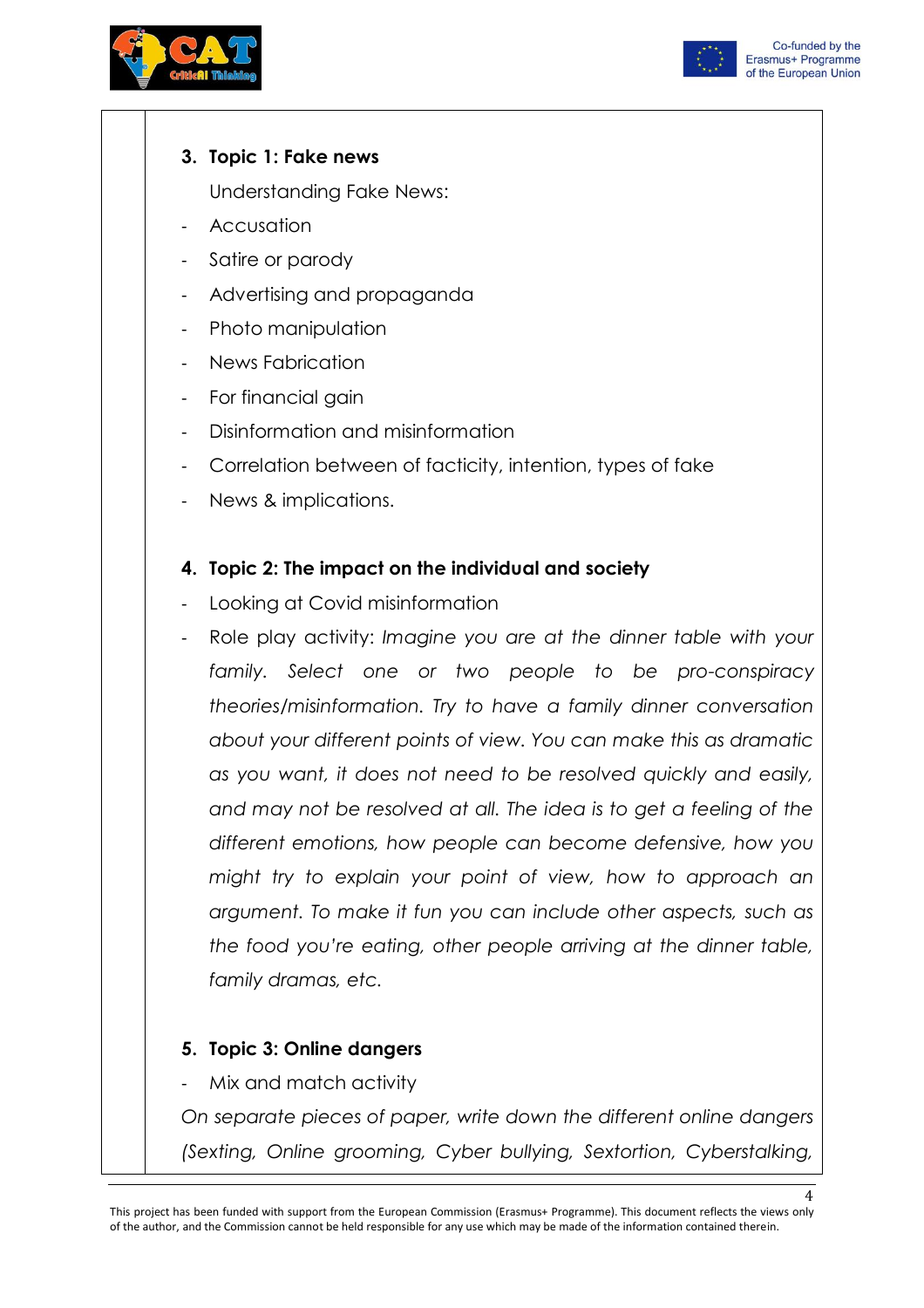



*Phishing) and the different definitions. Mix them all up and then ask participants to match the correct definition to the correct online danger. Once everybody has completed the task, go through the correct answers as a group.*

- **Sharents**
- **Trolling**
- Self-harm, abuse, dangerous behaviour Twitter
- **6. Topic 4: How to appraise information critically**
- France 24 video
- EU handout
- Swedish brochure
- Stop sharing
- Exposing fake news

### **7. Feedback and evaluation**

Hand evaluation activity: *All participant should draw the outline of their hands. In the left hand, they should write the new things that they learnt in the finger spaces. In the palm space of the left hand, they should write down the things which went well. In the outline of the right hand, in the fingers they should write anything they didn't properly understand, or things which they would have liked to spend more time learning about. In the palm, they should write any improvement which could be made to the session/chapter. Afterwards, all participants should stick their hands on the wall using tape/sticky tack, and the trainer can make some general observations regarding the feedback*

Group discussion

#### **8. Case study**

In depth reading of case study in order to understand a real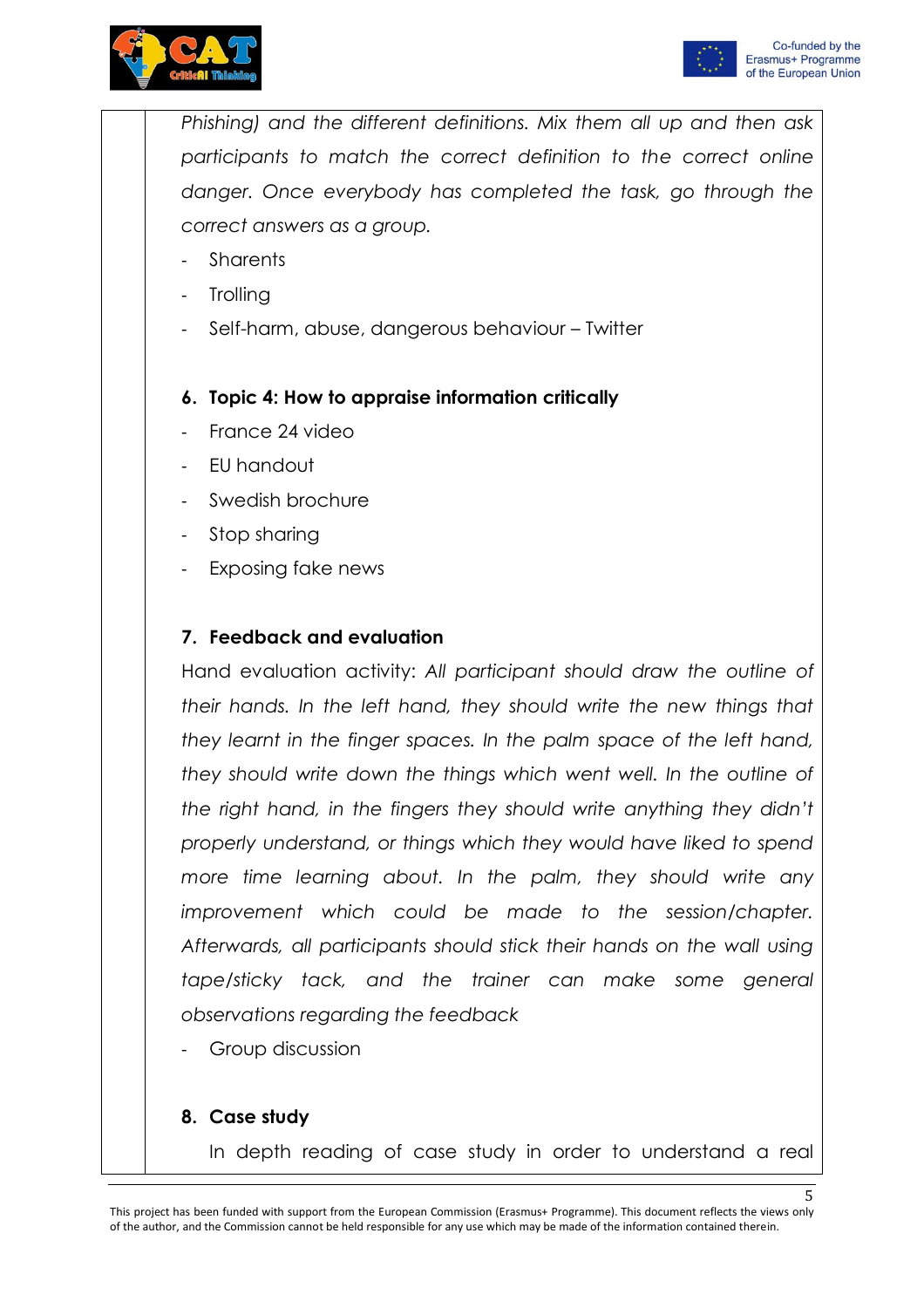



|    | example of how somebody has been trolled                                          |  |  |  |  |
|----|-----------------------------------------------------------------------------------|--|--|--|--|
|    | - The personal and professional impact of trolling                                |  |  |  |  |
|    | - Methods used by trolls                                                          |  |  |  |  |
|    | - The national and international implications of this case study                  |  |  |  |  |
|    | - How to fight against trolls                                                     |  |  |  |  |
|    |                                                                                   |  |  |  |  |
|    | information<br>More<br>detailed<br>about<br>the<br>$56 - 83$ :<br>practice<br>(p. |  |  |  |  |
|    | https://smiproject.eu/wp-content/uploads/2021/03/SMI-Toolkit_final-               |  |  |  |  |
|    | 1.pdf                                                                             |  |  |  |  |
|    |                                                                                   |  |  |  |  |
| 5. | Target group addressed:                                                           |  |  |  |  |
|    | Adult people, parents, seniors                                                    |  |  |  |  |
|    |                                                                                   |  |  |  |  |
| 6. | Course duration & follow-up activities, if any:                                   |  |  |  |  |
|    |                                                                                   |  |  |  |  |
|    | 4 hours                                                                           |  |  |  |  |
| 7. | <b>Necessary materials/resources:</b>                                             |  |  |  |  |
|    | Computer, projector, speakers, pens, paper, flipchart, dixit card or              |  |  |  |  |
|    | selection of images, case study material                                          |  |  |  |  |
| 8. | Impact of the practice:                                                           |  |  |  |  |
|    | Learners will be able to:                                                         |  |  |  |  |
|    | Understand specific terms such as: fake news, disinformation,                     |  |  |  |  |
|    |                                                                                   |  |  |  |  |
|    | trolling cyberbullying, cyberstalking, sexting, sextortion, grooming, and         |  |  |  |  |
|    | phishing                                                                          |  |  |  |  |
|    | Recognise several significant online dangers, and how they can                    |  |  |  |  |
|    | affect both the individual as well as the whole society                           |  |  |  |  |
|    | Describe political and social effects of online dangers such as fake              |  |  |  |  |
|    | news, as well as their larger consequences and implications.                      |  |  |  |  |
|    | Understand how online dangers can affect vulnerable groups                        |  |  |  |  |
|    | Distinguish ways to combat online dangers, and should be                          |  |  |  |  |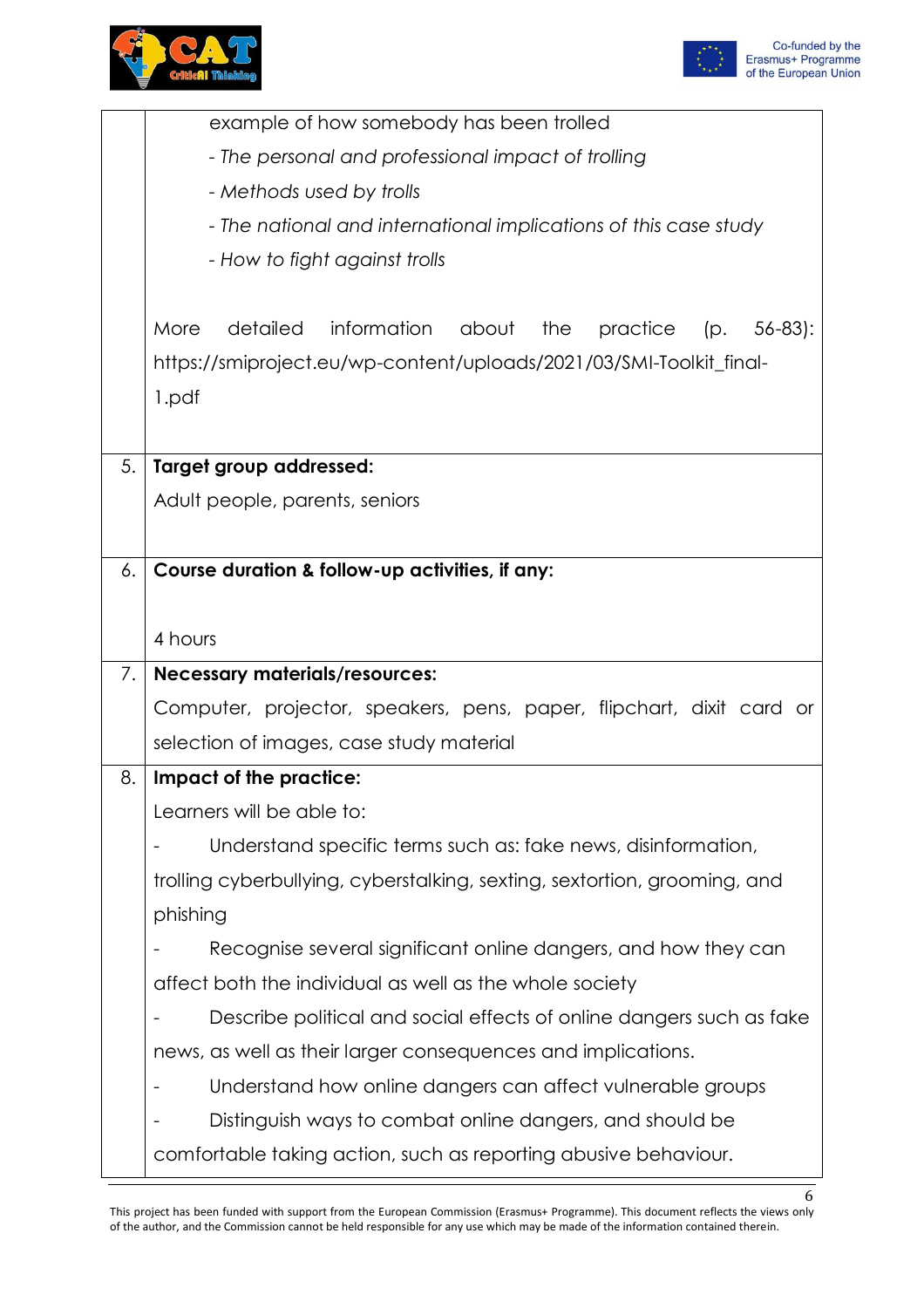



|     | Know how to appraise information critically                 |
|-----|-------------------------------------------------------------|
|     |                                                             |
| 9.  | Name of the initiator / trainer                             |
|     | Organization: Itaka Training, http://www.itakatraining.org/ |
|     | <b>Website link:</b>                                        |
|     | https://smiproject.eu/                                      |
| 11. | Social media links:                                         |
|     | https://www.facebook.com/SocialMediaInclusion               |
|     |                                                             |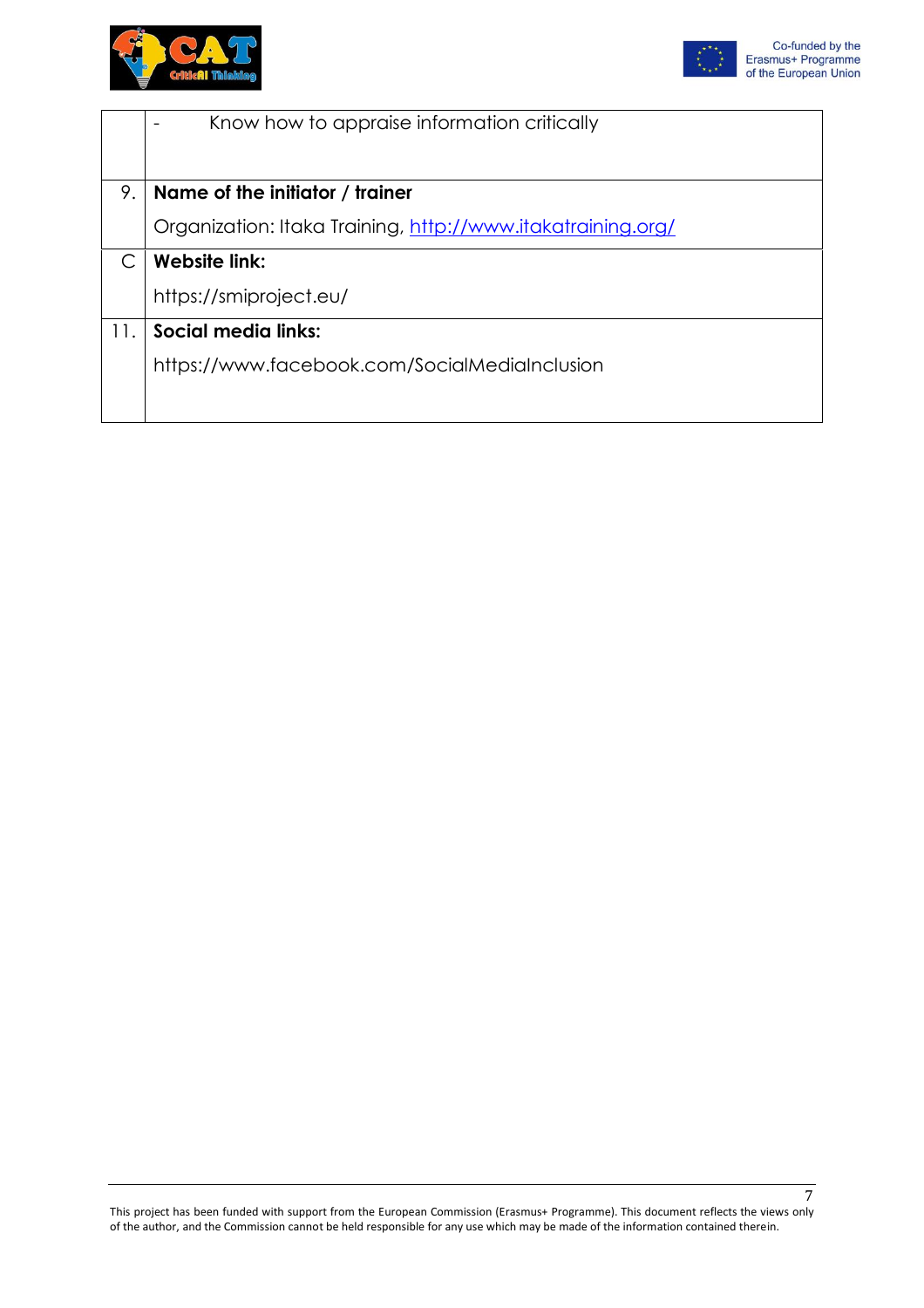



| <b>Country /organization</b> |                                                          | <b>Turkey/Nazhayat</b>                                               |
|------------------------------|----------------------------------------------------------|----------------------------------------------------------------------|
|                              |                                                          |                                                                      |
| 1.                           | <b>Title: Fake News</b>                                  |                                                                      |
|                              |                                                          |                                                                      |
| 2.                           | Type of the practice: workshop                           |                                                                      |
|                              |                                                          |                                                                      |
| 3.                           | <b>Objectives of the training:</b>                       |                                                                      |
|                              | - To contribute to the socialization of the participants |                                                                      |
|                              | -Ability to watch web-based news and research fake news  |                                                                      |
|                              |                                                          |                                                                      |
| 4.                           | <b>Description of the practice:</b>                      |                                                                      |
|                              |                                                          |                                                                      |
|                              | Step one (45 mnts)                                       |                                                                      |
|                              |                                                          | Introduction to the topic, info bout fake news, misinformation and   |
|                              | disinformation                                           |                                                                      |
|                              |                                                          |                                                                      |
|                              |                                                          | All learners are introduced each other by their own presentations -  |
|                              | interests-targets-expectations ect                       |                                                                      |
|                              |                                                          |                                                                      |
|                              |                                                          | Give motto: "If you have one person telling you it's raining and     |
|                              |                                                          | one person telling you it's sunny, you do not just quote them both.  |
|                              |                                                          | Instead, you look out the window and find out for yourself which     |
|                              | person is telling the truth."                            |                                                                      |
|                              |                                                          | Ask for explanation – what we understand – let them make comments to |
|                              | warm up                                                  |                                                                      |
|                              |                                                          |                                                                      |
|                              | List tips to spot fake news as following:                |                                                                      |
|                              |                                                          |                                                                      |
|                              | 1. Read beyond the headline                              |                                                                      |
|                              | 2. Consider the source                                   |                                                                      |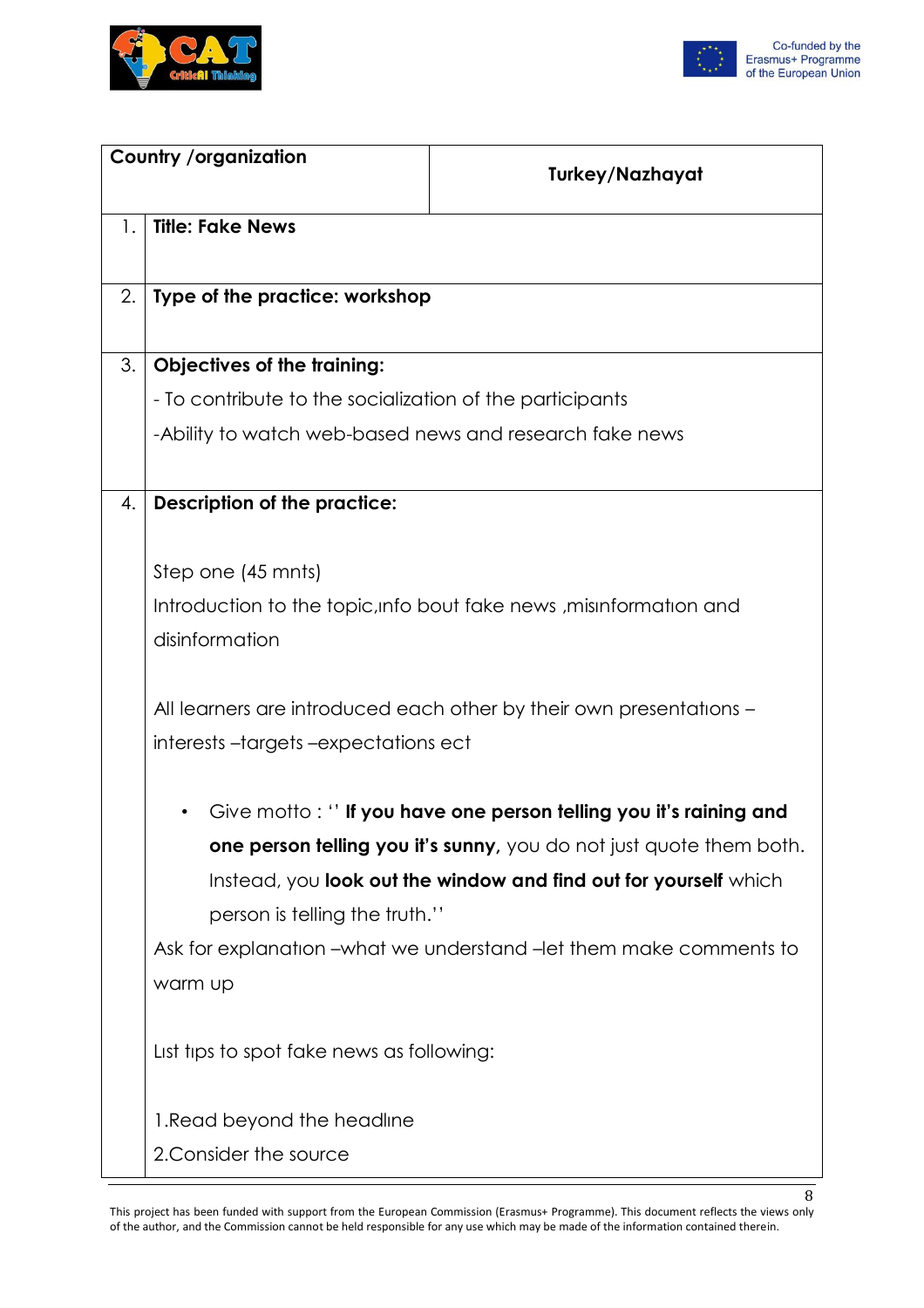



|    | 45x2:90 mnts workshop activity                                                                                            |
|----|---------------------------------------------------------------------------------------------------------------------------|
| 6. | Course duration & follow-up activities, if any:                                                                           |
|    |                                                                                                                           |
| 5. | Target group addressed: 5 elderly+5 young (minimum)                                                                       |
|    |                                                                                                                           |
|    | Group discussion                                                                                                          |
|    | Feedback and evaluation                                                                                                   |
|    |                                                                                                                           |
|    | above                                                                                                                     |
|    | Test yourselves explaining clues to your partner using the prompts                                                        |
|    | cloud/69308-real-or-photoshop/index.html                                                                                  |
|    | https://landing.adobe.com/en/na/products/creative-                                                                        |
|    | Direct them for an individual test:                                                                                       |
|    | out /proofing if they are real or fake                                                                                    |
|    | Let them check all images and work in pairs by evaluating/fnding<br>۰.                                                    |
|    | Work on the first five images all together by judging if real or fake -<br>let them give their reasons why they think so. |
|    | https://www.proprofs.com/quiz-school/story.php?title=real-vs-fake<br>٠                                                    |
|    | Let them turn on their devices and direct them to the link below                                                          |
|    |                                                                                                                           |
|    | Step two(45 mnts)                                                                                                         |
|    |                                                                                                                           |
|    | 10. Think critically (Ask for how to)                                                                                     |
|    | 9. Conduct a reverse image search                                                                                         |
|    | 8. Any confirmation bias?                                                                                                 |
|    | 7. think if it is a joke or satire                                                                                        |
|    | 6. Evaluate supporting ideas                                                                                              |
|    | 5. Check the links/comments                                                                                               |
|    | 4. Check the date                                                                                                         |
|    | 3. Check the author/photographer ect                                                                                      |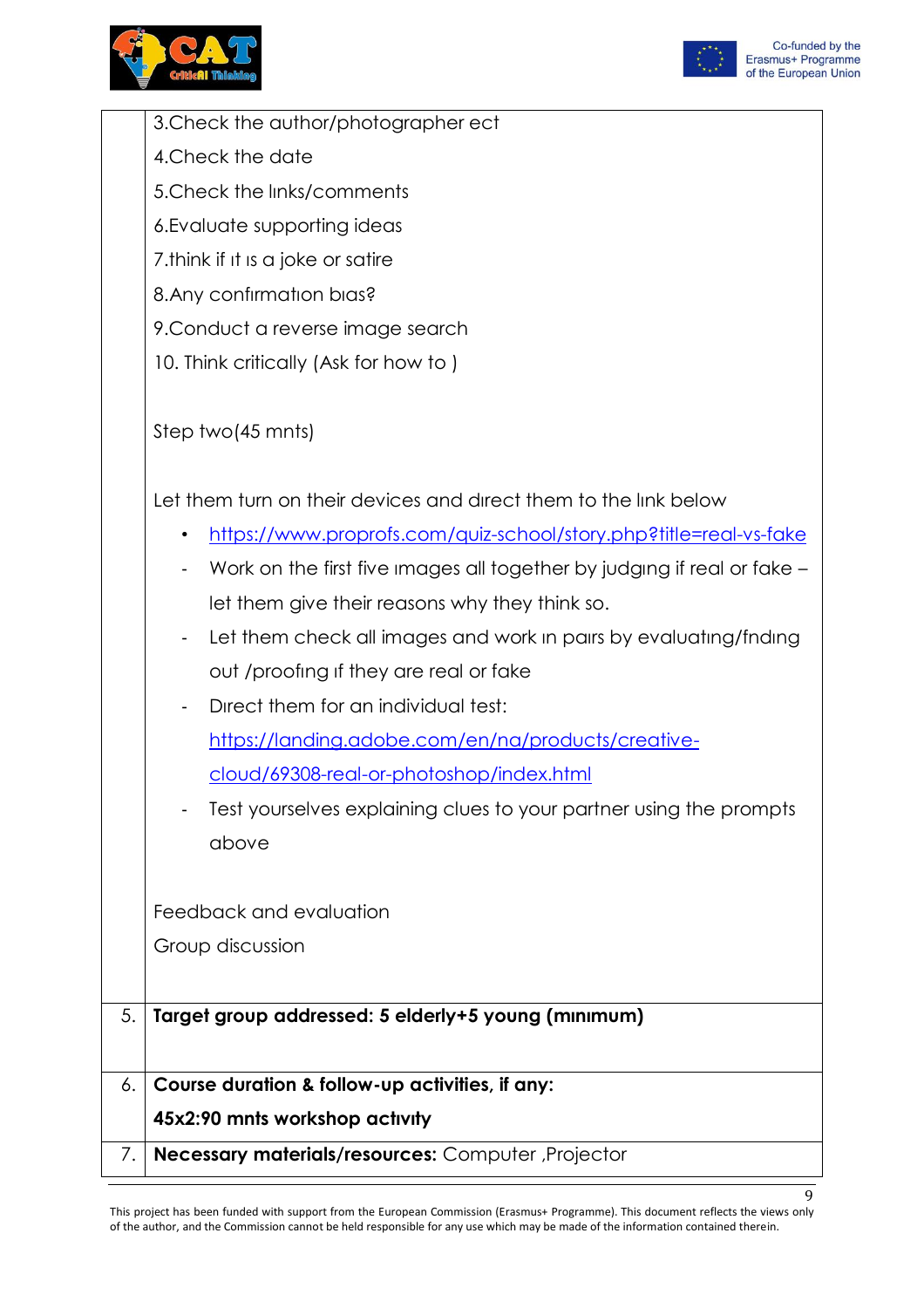



| 8.           | Impact of the practice:                                              |
|--------------|----------------------------------------------------------------------|
|              |                                                                      |
|              | By the end of the workshop activity, the learners should be able to: |
|              | 1. Construct a better self confidence                                |
|              | 2. Think critically                                                  |
|              | 3. Read the meaning behind images or sentences                       |
|              | 4. Check info from different sources                                 |
|              | 5. Make logical inference                                            |
|              | 6. Reach the real info                                               |
|              | 7. Build a positive thinking being of himself/herself                |
|              |                                                                      |
| 9.           | Name of the initiator/trainer                                        |
|              | Organization: Nazhayat                                               |
|              | Facilitator: Hasan Yüce , Rabia Selma Gültekin                       |
|              |                                                                      |
| $\mathsf{C}$ | Website link: -                                                      |
| 11.          | Social media: -                                                      |
|              |                                                                      |
|              |                                                                      |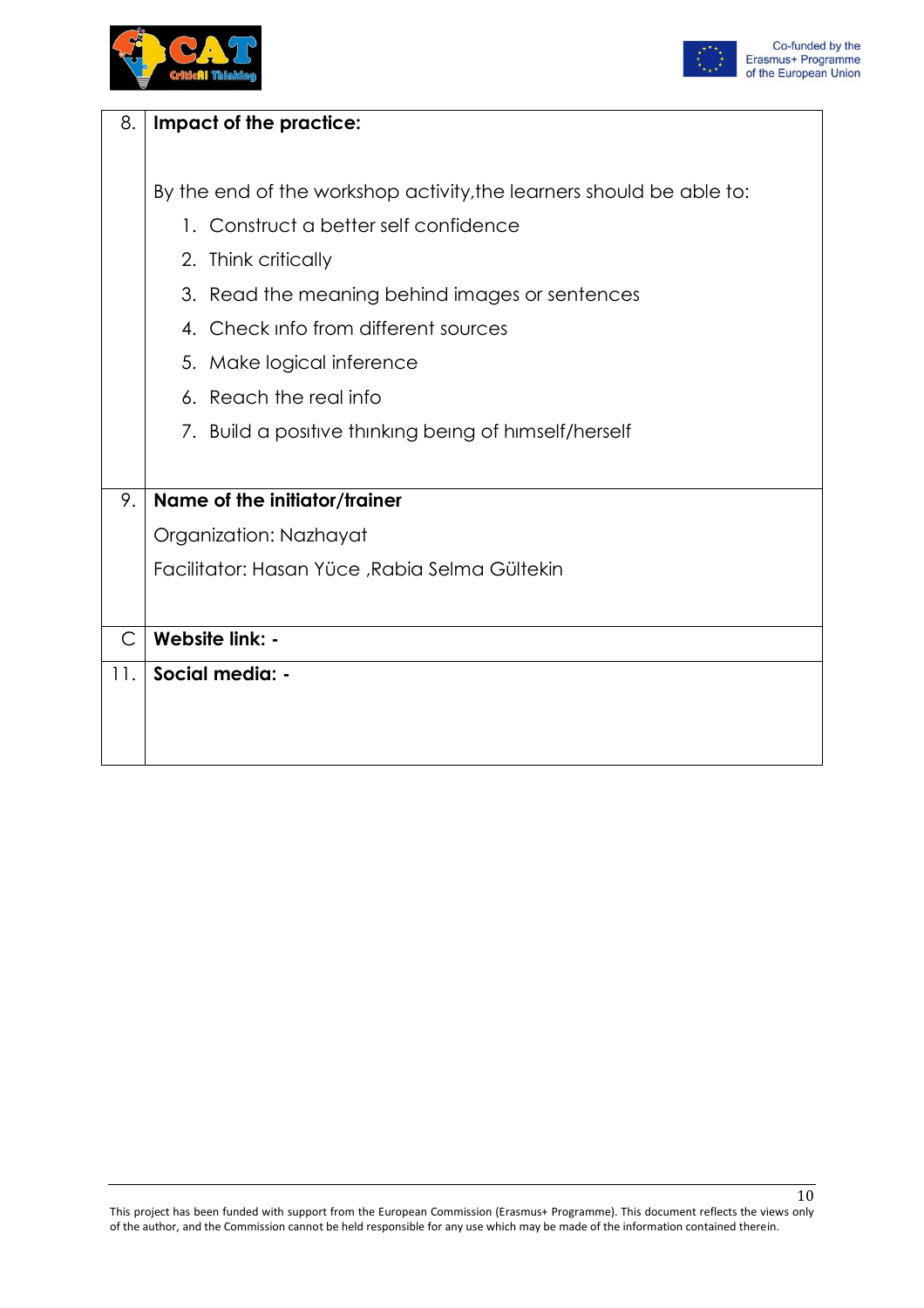



| <b>Country /organization</b> |                                             | Poland, Fundacja Pro Scientia Publica                                       |
|------------------------------|---------------------------------------------|-----------------------------------------------------------------------------|
| 1.                           | <b>Title: The Digital Identity</b>          |                                                                             |
| 2.                           | Type of the practice: workshop              |                                                                             |
| 3.                           | <b>Objectives of the training:</b>          |                                                                             |
|                              |                                             | - show how to build own representation in social media, digital identity    |
|                              |                                             | and influence in different areas of life, e.g. professional, personal.      |
|                              |                                             | - present how to recognise fake profiles and online trolls and how to       |
|                              | protect yourself from cheaters.             |                                                                             |
|                              |                                             | - review how netiquette works, how to use it and what kind of               |
|                              | consequences will be if it is not respected |                                                                             |
|                              |                                             |                                                                             |
| 4.                           | <b>Description of the practice:</b>         |                                                                             |
|                              |                                             |                                                                             |
|                              |                                             | Introduction to the topic, an Ice breaker to know each participant:         |
|                              |                                             | Presentation (introduction to the topic, which issues will be discussed)    |
|                              |                                             | Icebreaker: hands: 1) Counter draw your hand on the card, 2) Sign in        |
|                              |                                             | with your name or "nickname", 3) "Decorate" the drawing. That it is your    |
|                              |                                             | business card and can introduce you to other course members.                |
|                              |                                             | Summary: 4) At the beginning we had a blank page, just like on the          |
|                              |                                             | Internet, when we do not have profiles on social networking sites. It was   |
|                              |                                             | up to you what you put on the card, just as it is up to you how much        |
|                              |                                             | others will know about you through your profile for example on              |
|                              | Facebook                                    |                                                                             |
|                              |                                             |                                                                             |
|                              |                                             | Digital identity • work in groups • discussion • theoretical part • summary |
|                              |                                             | In the middle of the card, we write "digital identity". We brainstorm in    |
|                              |                                             | groups about our associations with the issue we are dealing with. We        |
|                              |                                             | write out keywords and connotations all around. Share group results with    |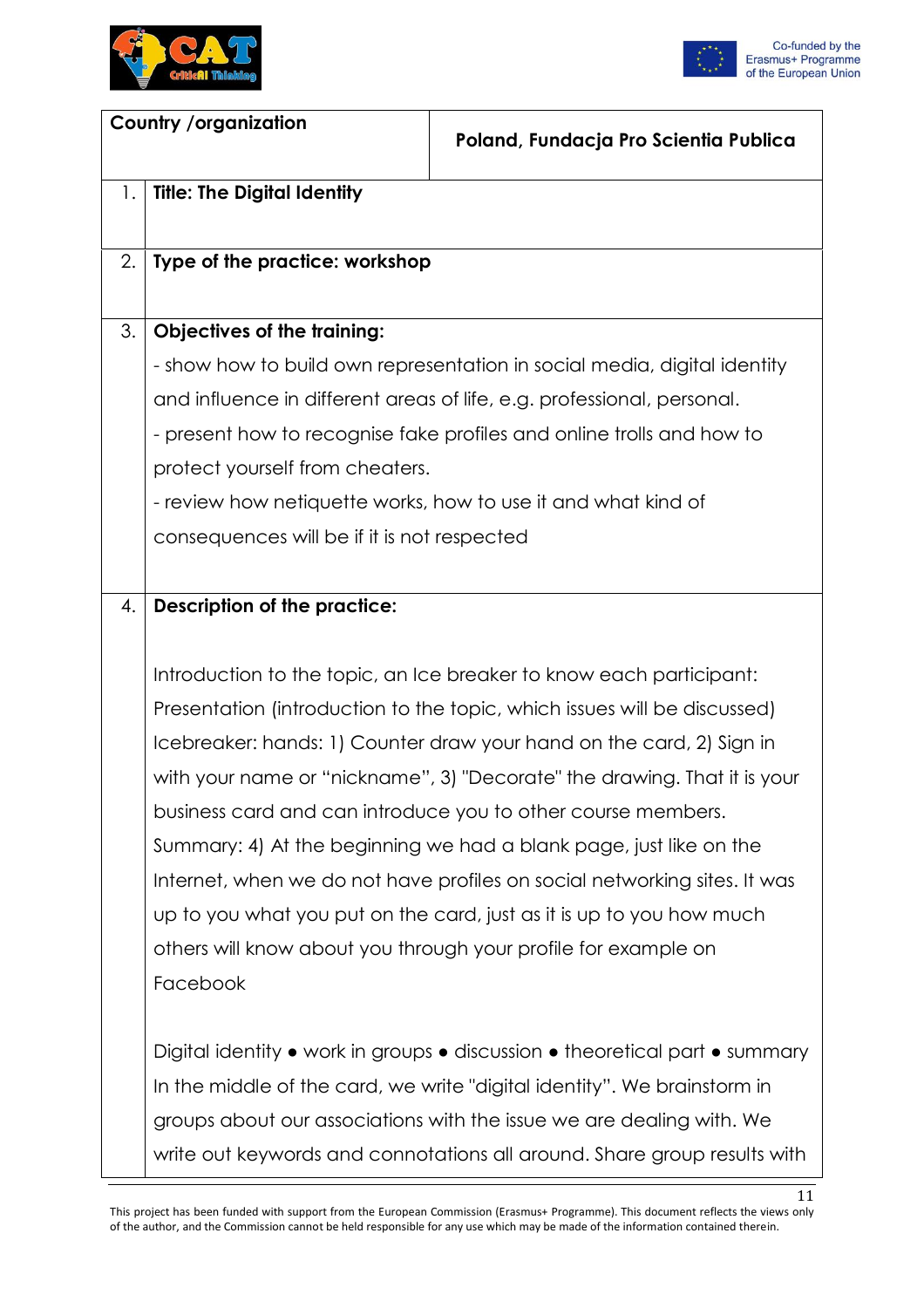



others. Questions: ● Is this something new? ● Is it constantly developing? ● Does it give you more new opportunities, e.g. to adjust our profile on social profiles according to our needs? Questions for reflection/discussion: ● Is your profile exactly as you are in real life, it mirrors your identity? ● Do you care about your image in the cyber world? ● People say that if you don't have "Facebook" you don't exist, what do you think about it? A theoretical presentation about digital identity based on toolkit information

### Personal branding

Warming up. 1. We go to https://creately.com/. 2. Select "start drawing now". 3. We choose "design" categories 4. Choose the template "Design Thinking Process Example" 5. We create an individual set of associations about personal branding. 6. We share them with the group and discuss them. A theoretical presentation about personal branding based on toolkit information.

Dangers of the Internet Icebreaker to get to know to the topic Discussion Theoretical part Teamwork as a summary

**Netiquette** 

Introduction to the topic Theoretical part Duties on the Internet with open discussion Mini game

Case Study: CD Project Red - Cyber Attack Initial reflection In-depth reading of case study Group discussion Analysis

Feedback and evaluation Group discussion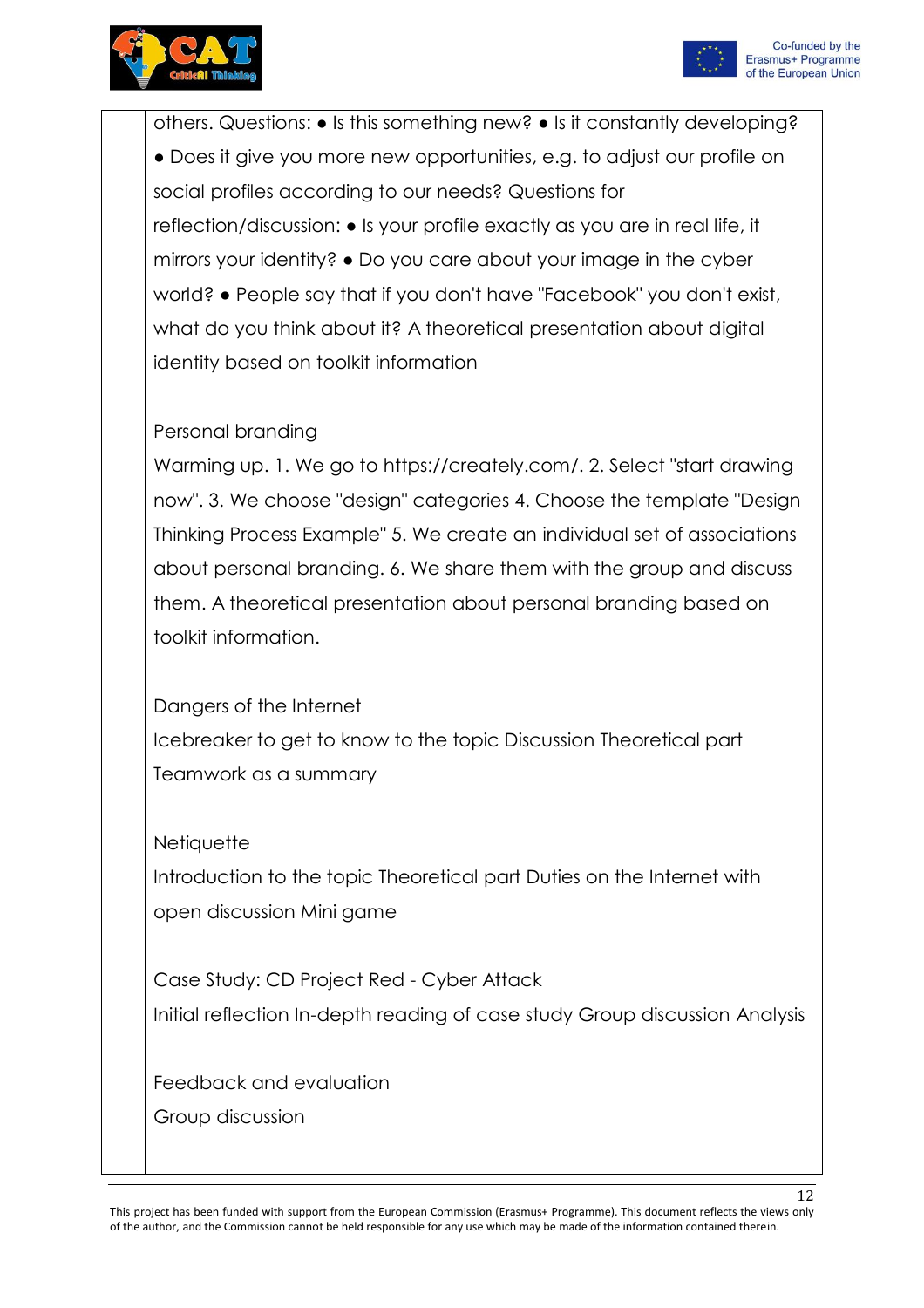



| 5.  | Target group addressed: Small group up to 15 people of seniors 60+             |
|-----|--------------------------------------------------------------------------------|
|     |                                                                                |
| 6.  | Course duration & follow-up activities, if any: one day workshop or two        |
|     | shorter $(1,5$ hours + 1,5 hours)                                              |
|     |                                                                                |
| 7.  | Necessary materials/resources: Computer Projector Pens Paper Sheets of         |
|     | <b>paper, Marker pens</b> , Presentation Printed sentences from the mini-game, |
|     | Case study material                                                            |
| 8.  | Impact of the practice:                                                        |
|     |                                                                                |
|     | By the end of the session learners should be able to:                          |
|     | recognise the relationship between the digital identity and the<br>٠           |
|     | identity in real life                                                          |
|     | create the personal image on the Internet,<br>$\bullet$                        |
|     | learn ways of reacting to a suspicious or dangerous situation,<br>٠            |
|     | learn about protect of privacy settings<br>$\bullet$                           |
|     | know the principles of netiquette and be aware of where and how<br>$\bullet$   |
|     | to use it                                                                      |
|     |                                                                                |
| 9.  | Name of the initiator/trainer                                                  |
|     | Organization: Fundacja Pro Scientia Publica                                    |
|     | Facilitator: Martyna Madej, Magdalena Jaworska                                 |
|     |                                                                                |
| С   | https://smiproject.eu/wp-content/uploads/2021/03/SMI-<br>Website<br>link:      |
|     | Toolkit_final-1.pdf                                                            |
|     |                                                                                |
| 11. | Social media links: https://www.facebook.com/SocialMediaInclusion              |
|     |                                                                                |
|     |                                                                                |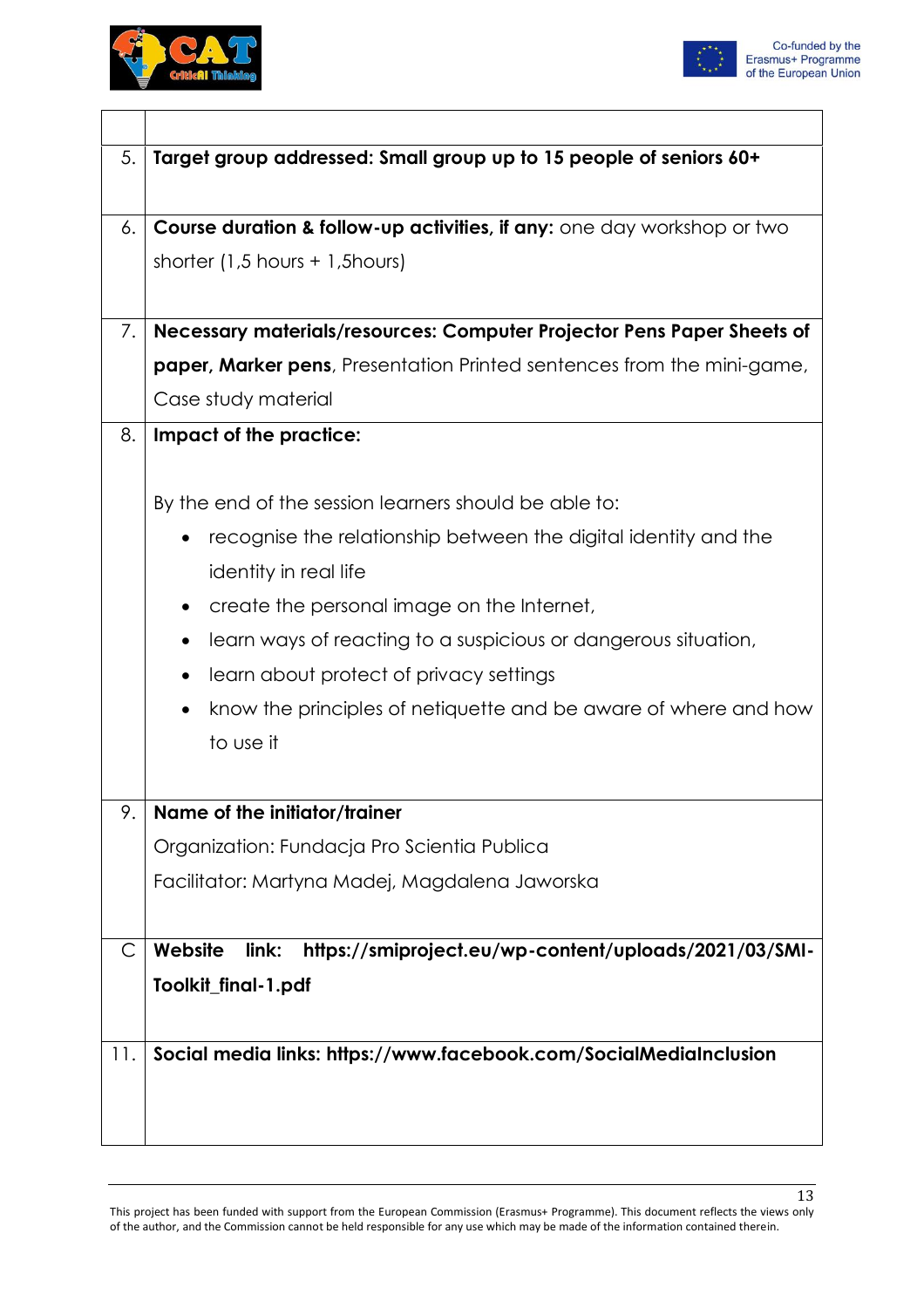



| <b>Country /organization</b>                                                   |                                                                         |                                                         |          | Slovakia, Univerzita Sv. Cyrila a               |
|--------------------------------------------------------------------------------|-------------------------------------------------------------------------|---------------------------------------------------------|----------|-------------------------------------------------|
|                                                                                |                                                                         | Metoda v Trnavě                                         |          |                                                 |
| 1.<br><b>Title:</b> Akadémia kritického myslenia /Academy of Critical Thinking |                                                                         |                                                         |          |                                                 |
|                                                                                |                                                                         |                                                         |          |                                                 |
| 2.<br><b>Type of the practice: workshop</b>                                    |                                                                         |                                                         |          |                                                 |
|                                                                                |                                                                         |                                                         |          |                                                 |
| 3.<br><b>Objectives of the training:</b>                                       |                                                                         |                                                         |          |                                                 |
| -Development of basic forms of critical thinking,                              |                                                                         |                                                         |          |                                                 |
| -to understand all the information in the broadest possible context,           |                                                                         |                                                         |          |                                                 |
| - to teach participants to look at things from different angles (testing       |                                                                         |                                                         |          |                                                 |
| motives, logical coherence of presented statements, credibility of an          |                                                                         |                                                         |          |                                                 |
| evidence, the activity in inferring consequences),                             |                                                                         |                                                         |          |                                                 |
| - to improve the participants' sense of accuracy, structure and                |                                                                         |                                                         |          |                                                 |
| consistency in expression (communication skills).                              |                                                                         |                                                         |          |                                                 |
| - improving argumentation for searching new solutions,                         |                                                                         |                                                         |          |                                                 |
| - connecting ideas into meaningful relationships to control thinking and       |                                                                         |                                                         |          |                                                 |
| making decisions.                                                              |                                                                         |                                                         |          |                                                 |
|                                                                                |                                                                         |                                                         |          |                                                 |
| <b>Description of the practice:</b><br>4.                                      |                                                                         |                                                         |          |                                                 |
|                                                                                |                                                                         |                                                         |          |                                                 |
| $\circ$                                                                        | What do they do? How do they do it? For who?                            |                                                         |          |                                                 |
|                                                                                | People with academic debate experience bringing it to the               |                                                         |          |                                                 |
|                                                                                | firms, public, individuals. They provide several courses:               |                                                         |          |                                                 |
|                                                                                | 1. Workshops for firms and the public sphere and public                 |                                                         |          |                                                 |
|                                                                                |                                                                         |                                                         |          | in general namely: argumentation and borders of |
|                                                                                |                                                                         |                                                         |          |                                                 |
|                                                                                |                                                                         |                                                         |          |                                                 |
|                                                                                |                                                                         | human rationality, active listening and reaction skill, |          |                                                 |
|                                                                                | negotiation,                                                            | problem                                                 | solving, | relaxation<br>and                               |
|                                                                                | regeneration.<br>2. Workshops in strategic consulting and facilitation. |                                                         |          |                                                 |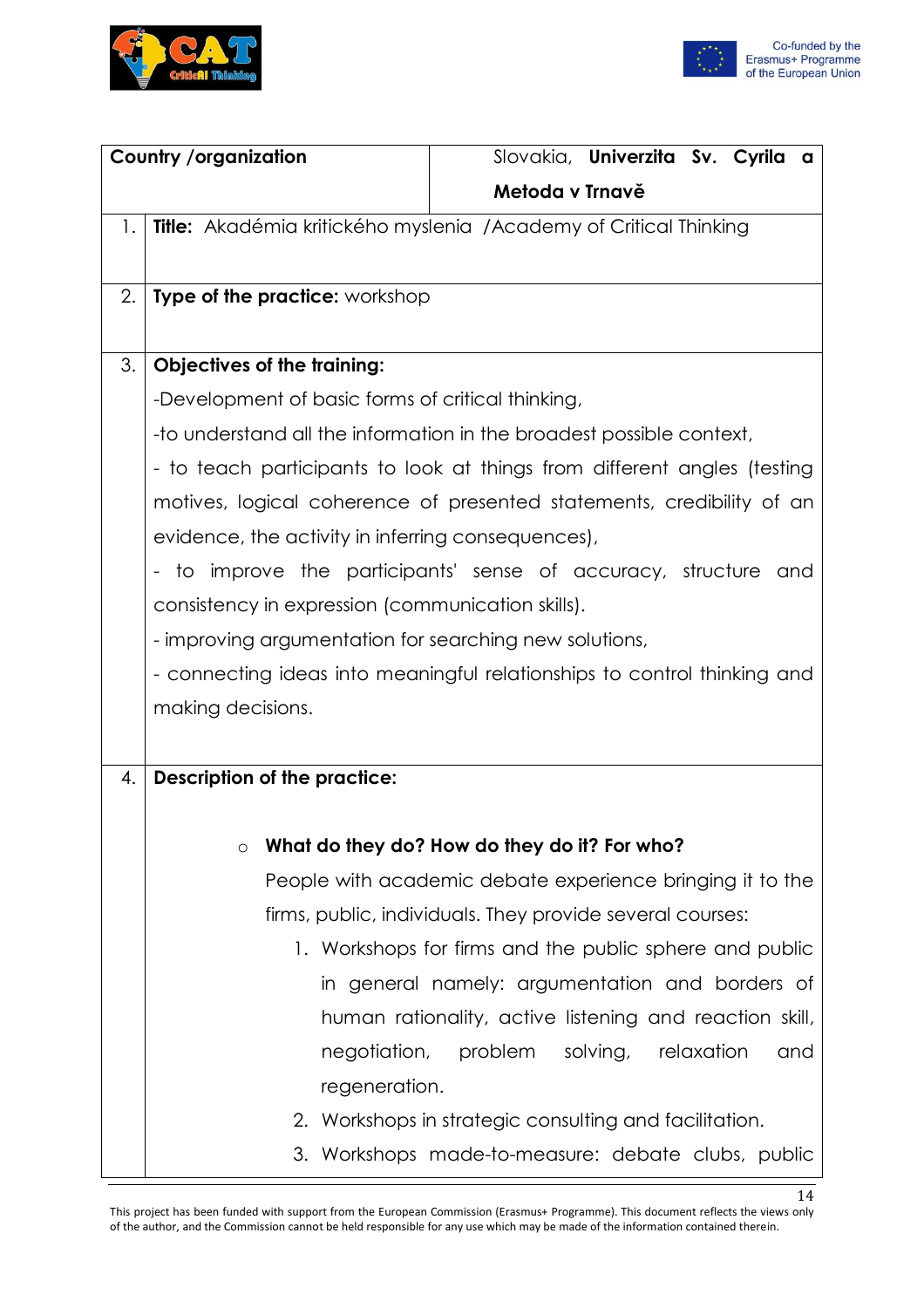



|     | speeches, discussion preps                                                         |
|-----|------------------------------------------------------------------------------------|
|     | 4. individual consultations: preparation of arguments for                          |
|     | an important meeting                                                               |
|     | <b>Why did they do it? (needs)</b> - Despite it is a business activity, it helps   |
|     | people to better understand and express themself, improve their critical           |
|     | thinking etc. It is a group of very well skilled and experienced people            |
|     | from various businesses focused on rules in thinking they have been                |
|     | examining for years in various fields of human activities. Their goal is to        |
|     | make people more certained in their thinking, communication and                    |
|     | making decisions.                                                                  |
|     |                                                                                    |
| 5.  | Target group addressed: adults                                                     |
|     |                                                                                    |
| 6.  | <b>Course duration &amp; follow-up activities, if any:</b> depends on the workshop |
|     | $form 1 - 2 days$                                                                  |
|     |                                                                                    |
| 7.  | Necessary materials/resources: not known                                           |
|     |                                                                                    |
| 8.  | <b>Impact of the practice:</b> improving argumentation and communication           |
|     | skills.                                                                            |
|     |                                                                                    |
| 9.  | Name of the initiator / trainer                                                    |
|     | Organization:                                                                      |
|     | Facilitator: https://kritickemyslenie.sk/o-nas/                                    |
|     |                                                                                    |
| С   | Website link: https://kritickemyslenie.sk/                                         |
|     |                                                                                    |
| 11. | <b>Social media links:</b>                                                         |
|     | https://www.facebook.com/akademiakritickehomyslenia                                |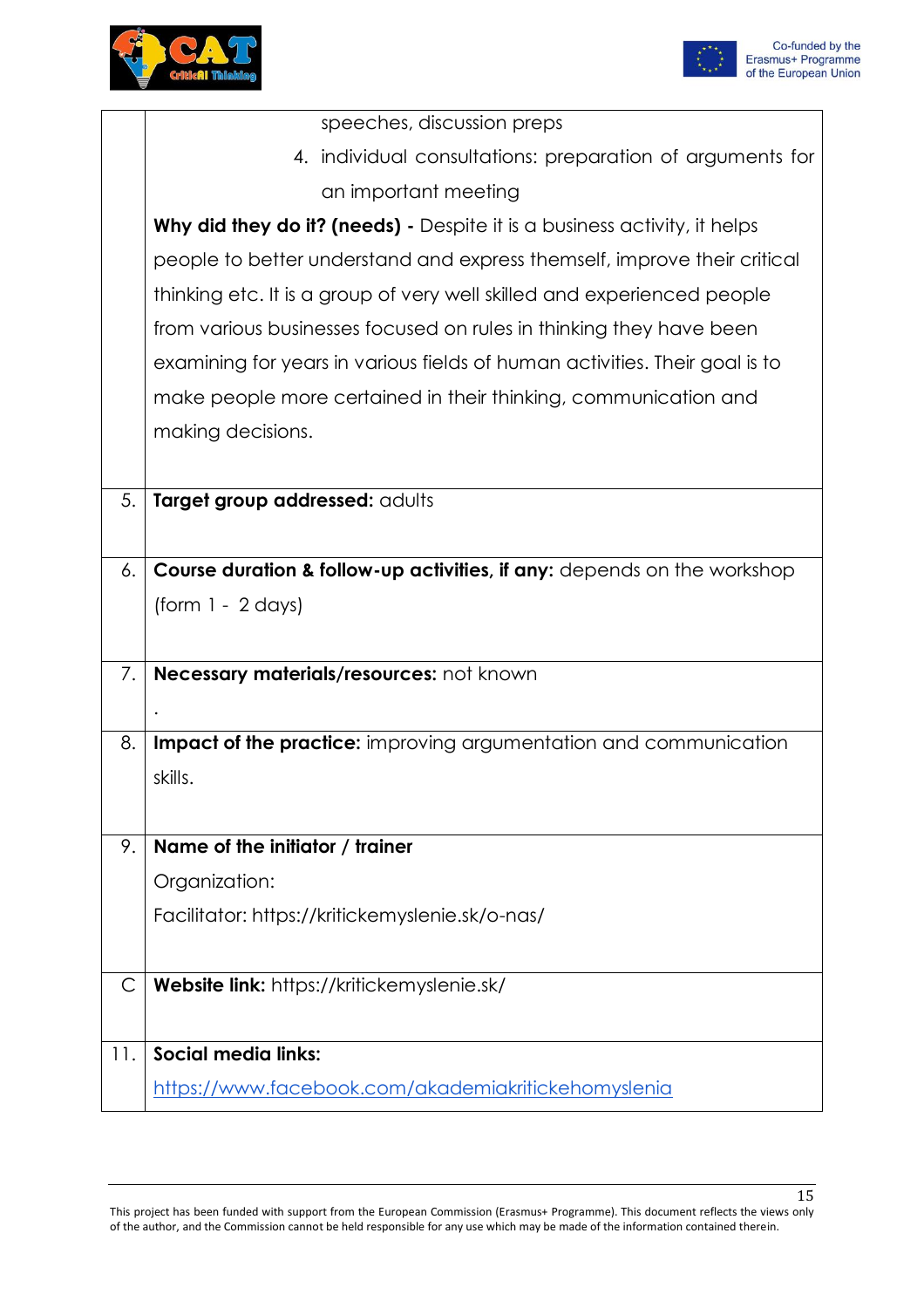



| <b>Country /organization</b> |                                                               |                                                                                 |
|------------------------------|---------------------------------------------------------------|---------------------------------------------------------------------------------|
|                              |                                                               | <b>Právě teď! o.p.s., Czech Republic</b>                                        |
| 1.                           | Title: How our brains is misleading us and how not get fooled |                                                                                 |
|                              |                                                               |                                                                                 |
| 2.                           | Type of the practice:                                         |                                                                                 |
|                              | workshop                                                      |                                                                                 |
|                              |                                                               |                                                                                 |
| 3.                           | <b>Objectives of the training:</b>                            |                                                                                 |
|                              |                                                               | -inform participants about cognitive biases and functioning of the              |
|                              | brain (heuristics)                                            |                                                                                 |
|                              | - demonstrate obvious biases that are happening to us         |                                                                                 |
|                              | - inform that world has improved in many ways                 |                                                                                 |
|                              |                                                               | - explain what is critical thinking and make some exercises                     |
|                              |                                                               |                                                                                 |
| 4.                           | <b>Description of the practice:</b>                           |                                                                                 |
|                              |                                                               |                                                                                 |
|                              | $\circ$                                                       | What they do? How they do it? For who?                                          |
|                              |                                                               | The workshop has three thematic phases.                                         |
|                              |                                                               | 1. Description of cognitive biases and thinking fast                            |
|                              | and slow                                                      |                                                                                 |
|                              |                                                               | a) explaining what means thinking fast and slow $\rightarrow$ fast tend to have |
|                              | errors (cognitive biases)                                     |                                                                                 |
|                              |                                                               | b) demonstrating cognitive biases when possible and then describing             |
|                              |                                                               | it (amount $7 +/- 2$ ideally) - for example Optimism bias - when                |
|                              |                                                               | people were projecting Sydney Opera House how much time and                     |
|                              |                                                               | money they expected to use $\rightarrow$ And how long did it take? How          |
|                              |                                                               | much money did it cost? Let them guess. It was much more! - here                |
|                              | can show even anchoring bias                                  |                                                                                 |
|                              |                                                               |                                                                                 |
|                              |                                                               | بمفارضه وبالمسار                                                                |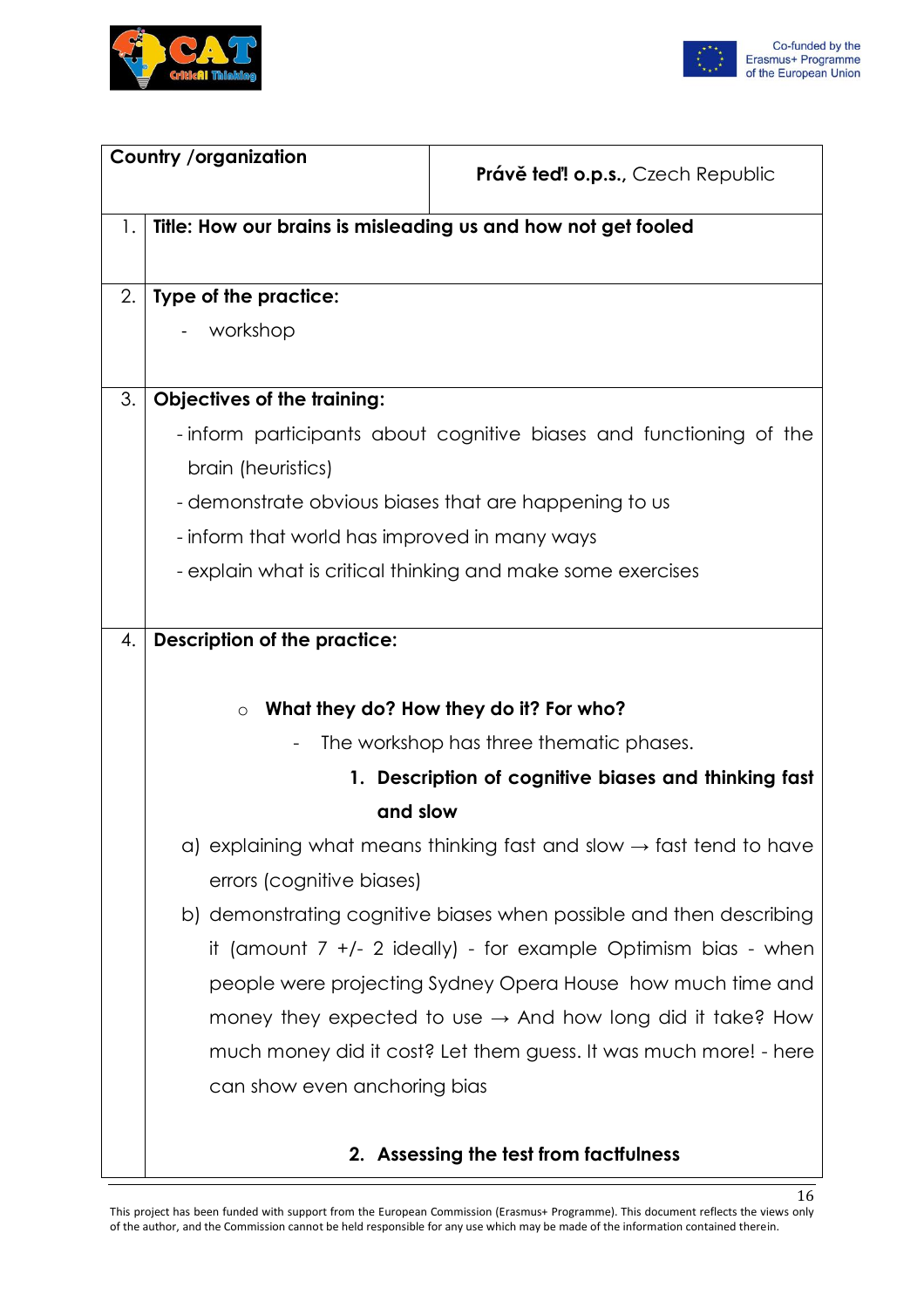